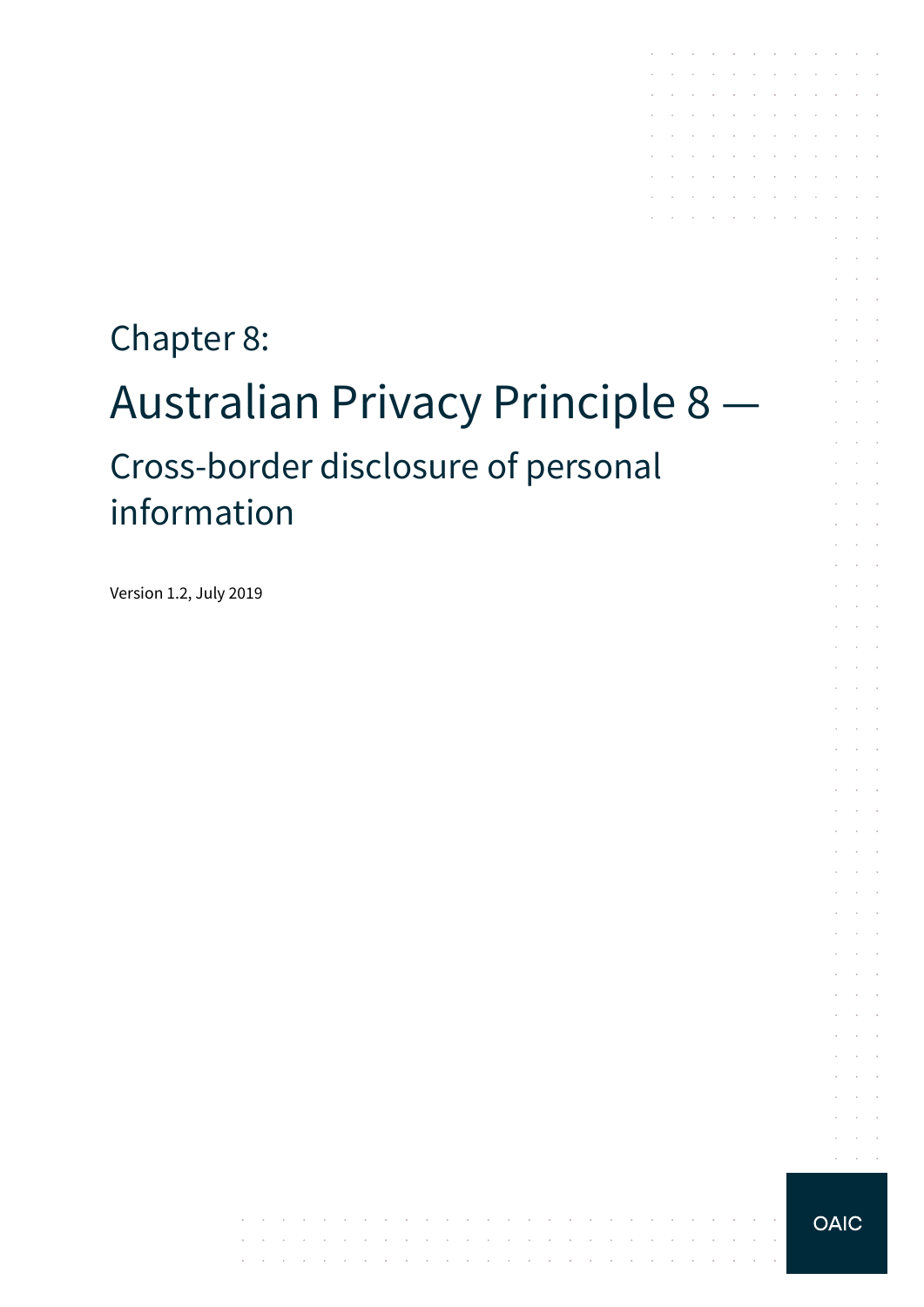### **Contents**

| <b>Key points</b>                                                                                                                                      | $\mathbf{3}$   |
|--------------------------------------------------------------------------------------------------------------------------------------------------------|----------------|
| What does APP 8 say?                                                                                                                                   | 3              |
| 'Overseas recipient'                                                                                                                                   | $\overline{3}$ |
| When does an APP entity 'disclose' personal information about an individual to an                                                                      |                |
| overseas recipient?                                                                                                                                    | 4              |
| Providing personal information to a contractor                                                                                                         | 5              |
| Taking reasonable steps to ensure an overseas recipient does not breach the APPs                                                                       | 6              |
| Disclosing personal information to an overseas recipient that is subject to a substantially<br>similar law or binding scheme                           | $\overline{7}$ |
| Reasonable belief                                                                                                                                      | 8              |
| Law or binding scheme                                                                                                                                  | 8              |
| Substantially similar to                                                                                                                               | 8              |
| Mechanisms to enforce privacy protections                                                                                                              | 9              |
| Disclosing personal information to an overseas recipient with the individual's consent                                                                 |                |
| after the individual is expressly informed                                                                                                             | 10             |
| Expressly inform                                                                                                                                       | 10             |
| Consent                                                                                                                                                | 10             |
| Disclosing personal information to an overseas recipient as required or authorised by law                                                              | 11             |
| Disclosing personal information to an overseas recipient where a permitted general<br>situation exists                                                 | 11             |
| Lessening or preventing a serious threat to life, health or safety                                                                                     | 12             |
| Taking appropriate action in relation to suspected unlawful activity or serious misconduct                                                             | 12             |
| Locating a person reported as missing                                                                                                                  | 12             |
| Necessary for a diplomatic or consular function or activity                                                                                            | 12             |
| Necessary for certain Defence Force activities outside Australia                                                                                       | 13             |
| Disclosing personal information to an overseas recipient as required or authorised under<br>an international agreement relating to information sharing | 13             |
| Disclosing personal information to an overseas recipient for an enforcement related                                                                    |                |
| activity                                                                                                                                               | 14             |
| When is an APP entity accountable for personal information that it discloses to an                                                                     |                |
| overseas recipient?                                                                                                                                    | 15             |
| Overseas acts or practices required by a foreign law                                                                                                   | 15             |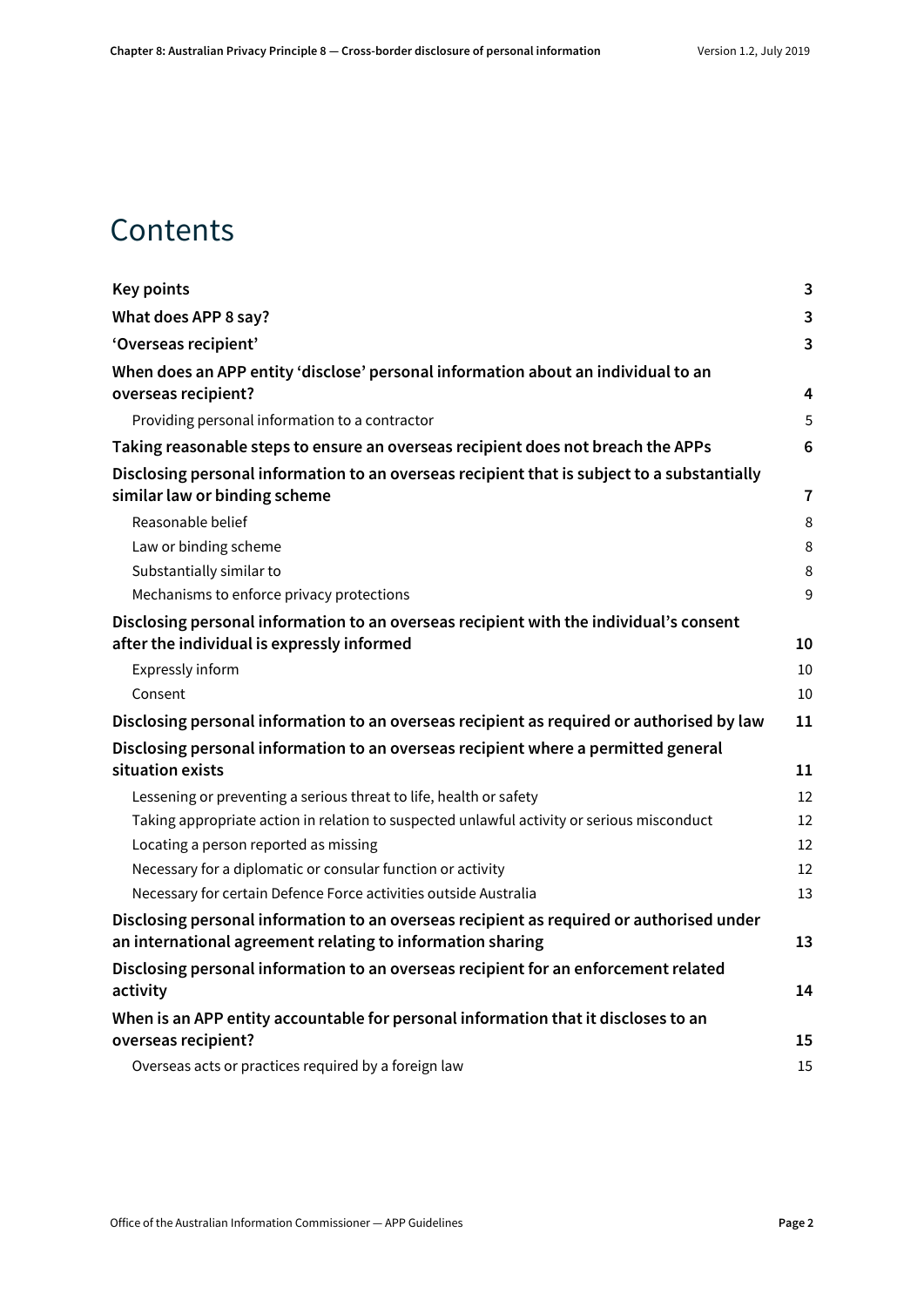# <span id="page-2-0"></span>**Key points**

- Before an APP entity discloses personal information to an overseas recipient, the entity must take reasonable steps to ensure that the overseas recipient does not breach the APPs in relation to the information (APP 8.1).
- An APP entity that discloses personal information to an overseas recipient is accountable for any acts or practices of the overseas recipient in relation to the information that would breach the APPs (s 16C).
- There are exceptions to the requirement in APP 8.1 to take reasonable steps and to the accountability provision in s 16C.

# <span id="page-2-1"></span>**What does APP 8 say?**

- 8.1 APP 8 and s 16C create a framework for the cross-border disclosure of personal information. The framework generally requires an APP entity to ensure that an overseas recipient will handle an individual's personal information in accordance with the APPs, and makes the APP entity accountable if the overseas recipient mishandles the information.<sup>[1](#page-2-3)</sup> This reflects a central object of the Privacy Act, of facilitating the free flow of information across national borders while ensuring that the privacy of individuals is respected (s 2A(f)).
- 8.2 APP 8.1 provides that before an APP entity discloses personal information about an individual to an overseas recipient, the entity must take reasonable steps to ensure that the recipient does not breach the APPs in relation to that information. Where an entity discloses personal information to an overseas recipient, it is accountable for an act or practice of the overseas recipient that would breach the APPs (s 16C).
- 8.3 There are exceptions to the requirement in APP 8.1 and to the accountability provision in s 16C (see paragraph[s 8.19–](#page-6-1)[8.55](#page-13-1) below).
- 8.4 When an APP entity discloses personal information to an overseas recipient it will also need to comply with APP 6. That is, it must only disclose the personal information for the primary purpose for which it was collected unless an exception to that principle applies (see Chapter 6 (APP 6)). A note to APP 6.1 cross-references the requirements for the cross-border disclosure of personal information in APP 8. It is implicit in this note, that APP 8 only applies to personal information covered by APP 6. That is, it only applies to personal information 'held' by an APP entity. The term 'holds' is discussed in Chapter B (Key concepts).

# <span id="page-2-2"></span>**'Overseas recipient'**

 $\overline{a}$ 

- 8.5 Under APP 8.1, an 'overseas recipient' is a person who receives personal information from an APP entity and is:
	- not in Australia or an external Territory

<span id="page-2-3"></span><sup>&</sup>lt;sup>1</sup> An accountability approach was adopted in the Asia-Pacific Economic Cooperation (APEC) Privacy Framework in 2004, Information Privacy Principle IX (Accountability), see APEC website <publications.apec.org>. The accountability concept in the APEC Privacy Framework was in turn derived from the accountability principle from the Organisation for Economic Cooperation and Development (OECD) Guidelines Governing the Protection of Privacy and Transborder Flows of Personal Data of 1980, see OECD website <https://www.oecd.org>.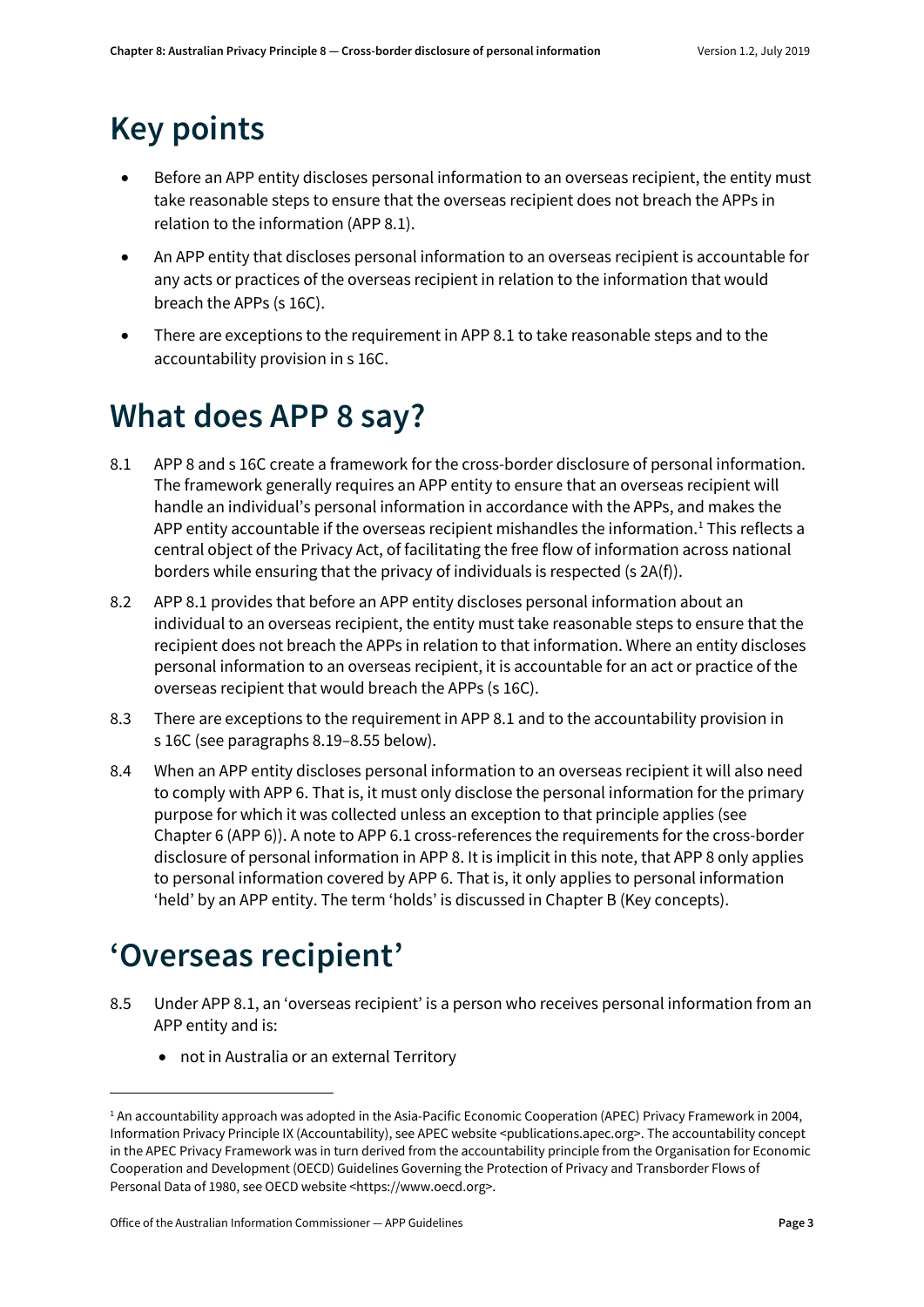- not the APP entity disclosing the personal information, and
- not the individual to whom the personal information relates
- 8.6 This means that where an APP entity in Australia sends information to an overseas office of the entity, APP 8 will not apply as the recipient is the same entity.<sup>2</sup> This is to be distinguished from the case where an APP entity in Australia sends personal information to a 'related body corporate' located outside of Australia.<sup>3</sup> In that case, the related body corporate is a different entity to the APP entity in Australia. It will therefore be an 'overseas recipient' and APP 8 will apply.[4](#page-3-3)

# <span id="page-3-0"></span>**When does an APP entity 'disclose' personal information about an individual to an overseas recipient?**

- 8.7 The term 'disclose' is not defined in the Privacy Act.
- 8.8 An APP entity discloses personal information where it makes it accessible to others outside the entity and releases the subsequent handling of the information from its effective control. The release of the information may be a proactive release or publication, a release in response to a specific request, an accidental release or an unauthorised release by an employee.<sup>[5](#page-3-4)</sup> This focuses on the act done by the disclosing party. The state of mind or intentions of the recipient does not affect the act of disclosure. Further, there will be a disclosure in these circumstances even where the information is already known to the overseas recipient.
- 8.9 In the context of APP 8, an APP entity will disclose personal information to an overseas recipient where it, for example:
	- shares the personal information with an overseas recipient
	- reveals the personal information at an international conference or meeting overseas
	- sends a hard copy document or email containing an individual's personal information to an overseas client
	- publishes the personal information on the internet, whether intentionally or not, and it is accessible to an overseas recipient.
- 8.10 'Disclosure' is a separate concept from:

**.** 

• 'unauthorised access' which is addressed in APP 11. An APP entity is not taken to have disclosed personal information where a third party intentionally exploits the entity's

<span id="page-3-1"></span><sup>2</sup> Explanatory Memorandum, Privacy Amendment (Enhancing Privacy Protection) Bill 2012, p 83.

<span id="page-3-2"></span> $3$  Section 6(8) provides 'for the purposes of this Act, the question whether bodies corporate are related to each other is determined in the manner in which that question is determined under the Corporations Act 2001.'

<span id="page-3-3"></span><sup>4</sup> Explanatory Memorandum, Privacy Amendment (Enhancing Privacy Protection) Bill 2012 states 'APP 8 will apply where an organisation sends personal information to a 'related body corporate' located outside Australia' (p 83). While s 13B(1) permits related bodies corporate to share personal information (unless an exception applies), it does not exempt an APP entity from complying with APP 8 before it discloses personal information to a related body corporate located overseas.

<span id="page-3-4"></span><sup>5</sup> An APP entity is taken to have 'disclosed' personal information where an employee carries out an unauthorised disclosure 'in the performance of the duties of the person's employment' (s 8(1)).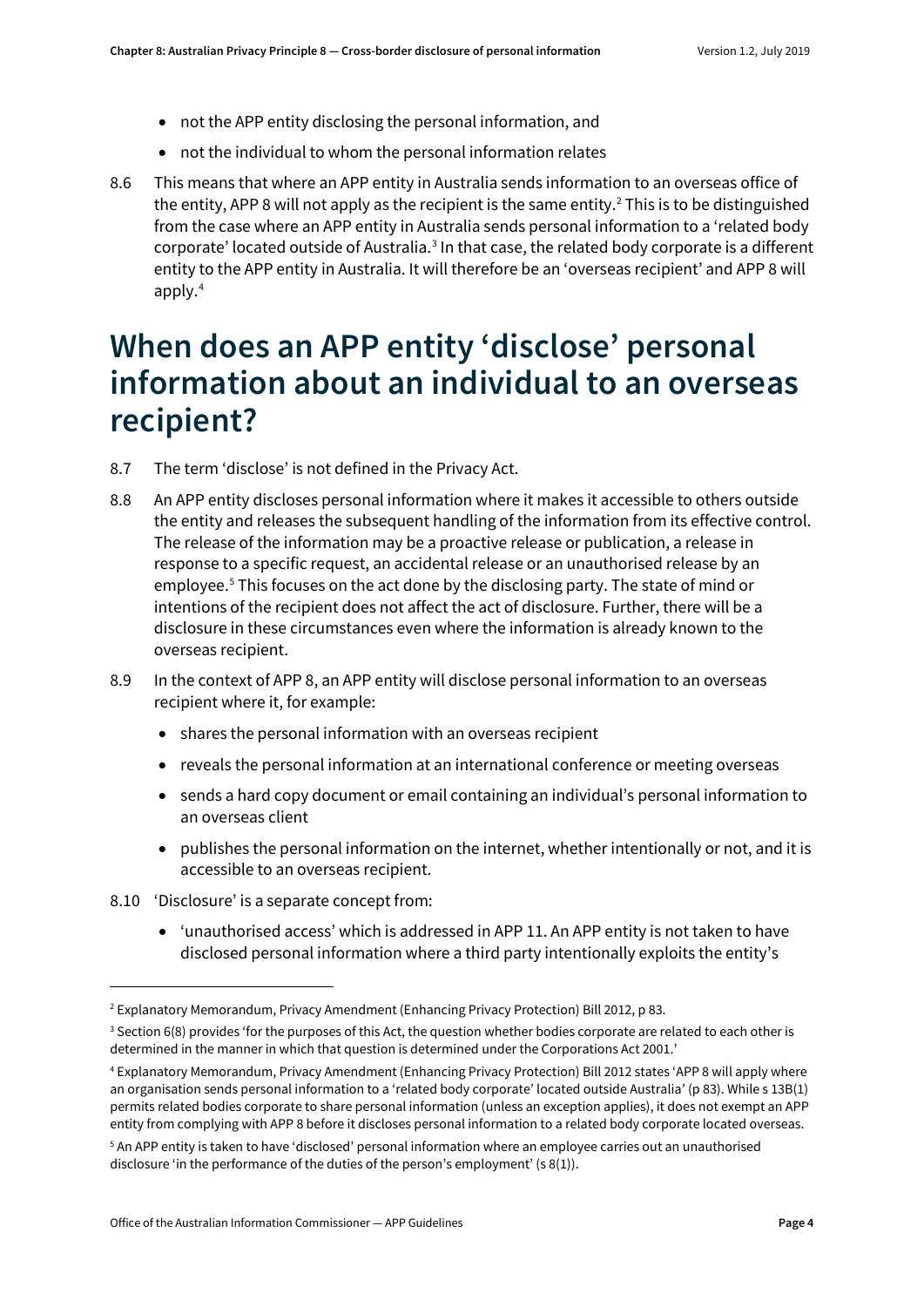security measures and gains unauthorised access to the personal information. Examples include unauthorised access following a cyber-attack $6$  or a theft, including where the third party then makes that personal information available to others outside the entity.<sup>7</sup> However, where a third party gains unauthorised access, the APP entity may breach APP 11 if it did not take reasonable steps to protect the personal information from unauthorised access (see Chapter 11 (APP 11))

- 'use'. An APP entity uses personal information where it handles, or undertakes an activity with the personal information, within the entity's effective control. For example, where an entity provides personal information to an overseas recipient, via a server in a different overseas location, there would not usually be a disclosure until the personal information reaches the overseas recipient. That is, routing personal information, in transit, through servers located outside Australia, would usually be considered a 'use'.<sup>8</sup> In limited circumstances, the provision of personal information to a contractor may also be a 'use' of that personal information (see paragraph[s 8.12–](#page-4-1)[8.15](#page-5-1) below).
- 8.11 For further information about the concepts of 'use' and 'disclosure' of personal information, see Chapter B (Key concepts).

### <span id="page-4-0"></span>**Providing personal information to a contractor**

- <span id="page-4-1"></span>8.12 Where an APP entity engages a contractor located overseas to perform services on its behalf, in most circumstances, the provision of personal information to that contractor is a disclosure. This means that the entity will need to comply with APP 8 before making that disclosure. Where a subcontractor may be engaged, the entity should also take reasonable steps to ensure that the subcontractor does not breach the APPs in relation to the personal information.[9](#page-4-5)
- 8.13 For example, the provision of personal information to a contractor is generally considered a 'disclosure' where:
	- an Australian based retailer outsources the processing of online purchases through its website to an overseas contractor and, in order to facilitate this, provides the overseas contractor with personal information about its customers
	- an Australian entity, as part of a recruitment drive, provides the personal information of job applicants to an overseas services provider to perform reference checks on behalf of the Australian entity
	- an Australian organisation relies on its overseas parent company to provide technical and billing support, and as part of this, provides the overseas parent company with access to its Australian customer database (which includes personal information)
- 8.14 However, in limited circumstances providing personal information to an overseas contractor to perform services on behalf of the APP entity may be a use, rather than a disclosure. This occurs where the entity does not release the subsequent handling of personal information from its effective control. In these circumstances, the entity would not need to comply with

 $\overline{a}$ 

<span id="page-4-2"></span><sup>6</sup> See OAIC, Sony PlayStation Network / Qriocity: Own Motion Investigation Report, September 2011, OAIC website <https://www.oaic.gov.au>.

<span id="page-4-3"></span><sup>&</sup>lt;sup>7</sup> The actions of an employee will be attributed to the APP entity where it was carried out 'in the performance of the duties of the person's employment' (s 8(1)).

<span id="page-4-4"></span><sup>8</sup> Explanatory Memorandum, Privacy Amendment (Enhancing Privacy Protection) Bill 2012, p 83.

<span id="page-4-5"></span><sup>9</sup> Explanatory Memorandum, Privacy Amendment (Enhancing Privacy Protection) Bill 2012, p 83.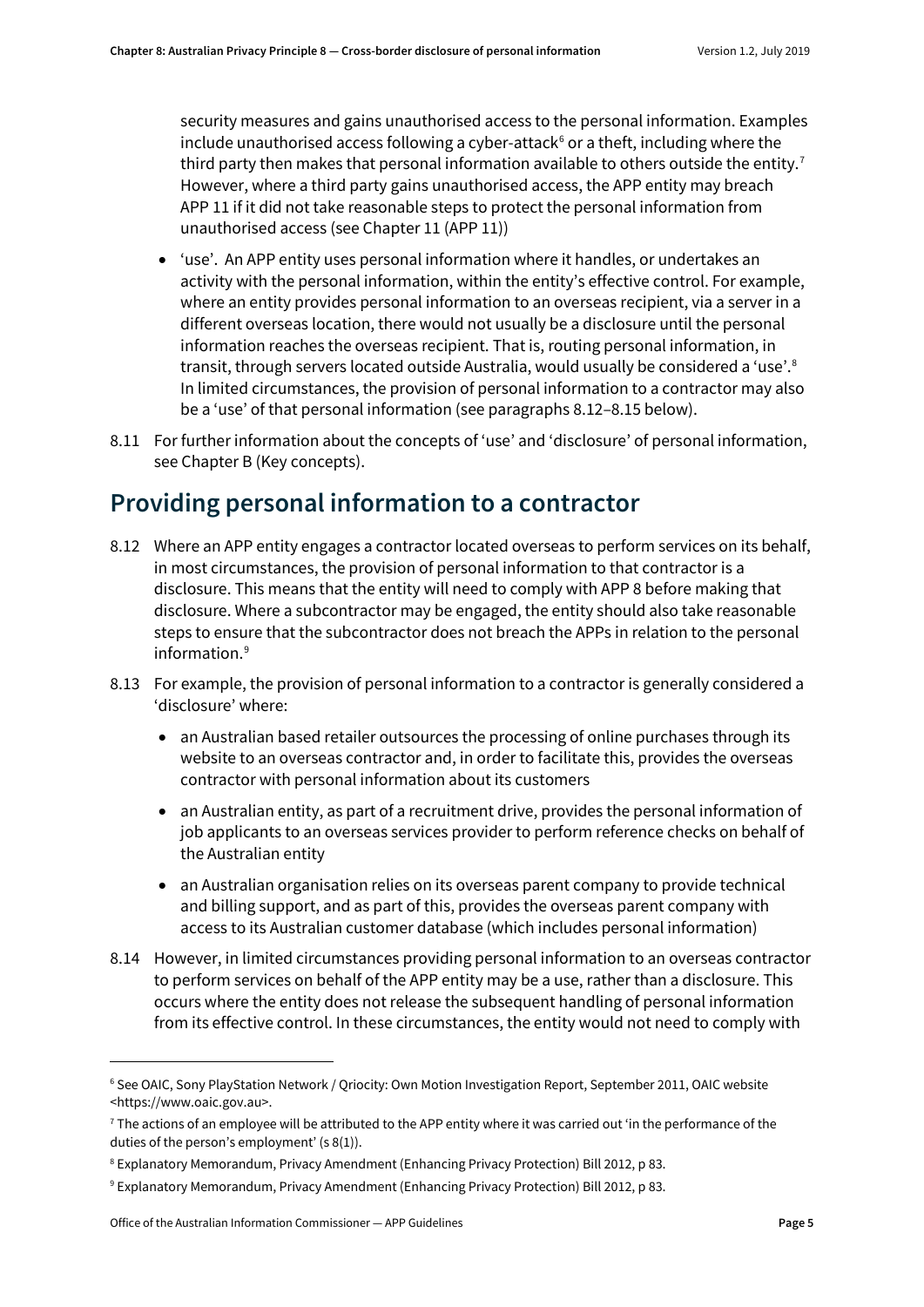APP 8. For example, where an APP entity provides personal information to a cloud service provider located overseas for the limited purpose of performing the services of storing and ensuring the entity may access the personal information, this may be a 'use' by the entity in the following circumstances:

- a binding contract between the entity and the provider requires the provider only to handle the personal information for these limited purposes
- the contract requires any subcontractors to agree to the same obligations, and
- the contract gives the entity effective control of how the personal information is handled by the overseas recipient. Issues to consider include whether the entity retains the right or power to access, change or retrieve the personal information, who else will be able to access the personal information and for what purposes, what type of security measures will be used for the storage and management of the personal information (see also APP 11.1, Chapter 11) and whether the personal information can be retrieved or permanently deleted by the entity when no longer required or at the end of the contract. [10](#page-5-2)
- <span id="page-5-1"></span>8.15 Where the provision of personal information to an overseas contractor is a use, an APP entity may breach the APPs if the information is mishandled while in the overseas contractor's physical possession. This is because the APP entity is considered to still 'hold' the information (as it has effective control of the information), and a number of APPs apply to an entity that 'holds' personal information ('holds' is discussed in Chapter B (Key Concepts)).

### <span id="page-5-0"></span>**Taking reasonable steps to ensure an overseas recipient does not breach the APPs**

- <span id="page-5-4"></span>8.16 The requirement in APP 8.1 to ensure that an overseas recipient does not breach the APPs is qualified by a 'reasonable steps' test. It is generally expected that an APP entity will enter into an enforceable contractual arrangement with the overseas recipient that requires the recipient to handle the personal information in accordance with the APPs (other than APP 1).<sup>[11](#page-5-3)</sup> Contractual arrangements may include:
	- the types of personal information to be disclosed and the purpose of disclosure
	- a requirement that the overseas recipient complies with the APPs in relation to the collection, use, disclosure, storage and destruction or de-identification of personal information. This should also require the overseas recipient to enter a similar contractual arrangement with any third parties to whom it discloses the personal information (for example, a subcontractor)
	- the complaint handling process for privacy complaints
	- a requirement that the recipient implement a data breach response plan which includes a mechanism for notifying the APP entity where there are reasonable grounds to suspect

**.** 

<span id="page-5-2"></span><sup>&</sup>lt;sup>10</sup> For further discussion of cloud computing considerations for agencies, see Secure Cloud Strategy, Digital Transformation Agency website <https://www.dta.gov.au>.

<span id="page-5-3"></span><sup>11</sup> Explanatory Memorandum, Privacy Amendment (Enhancing Privacy Protection) Bill 2012, p 83.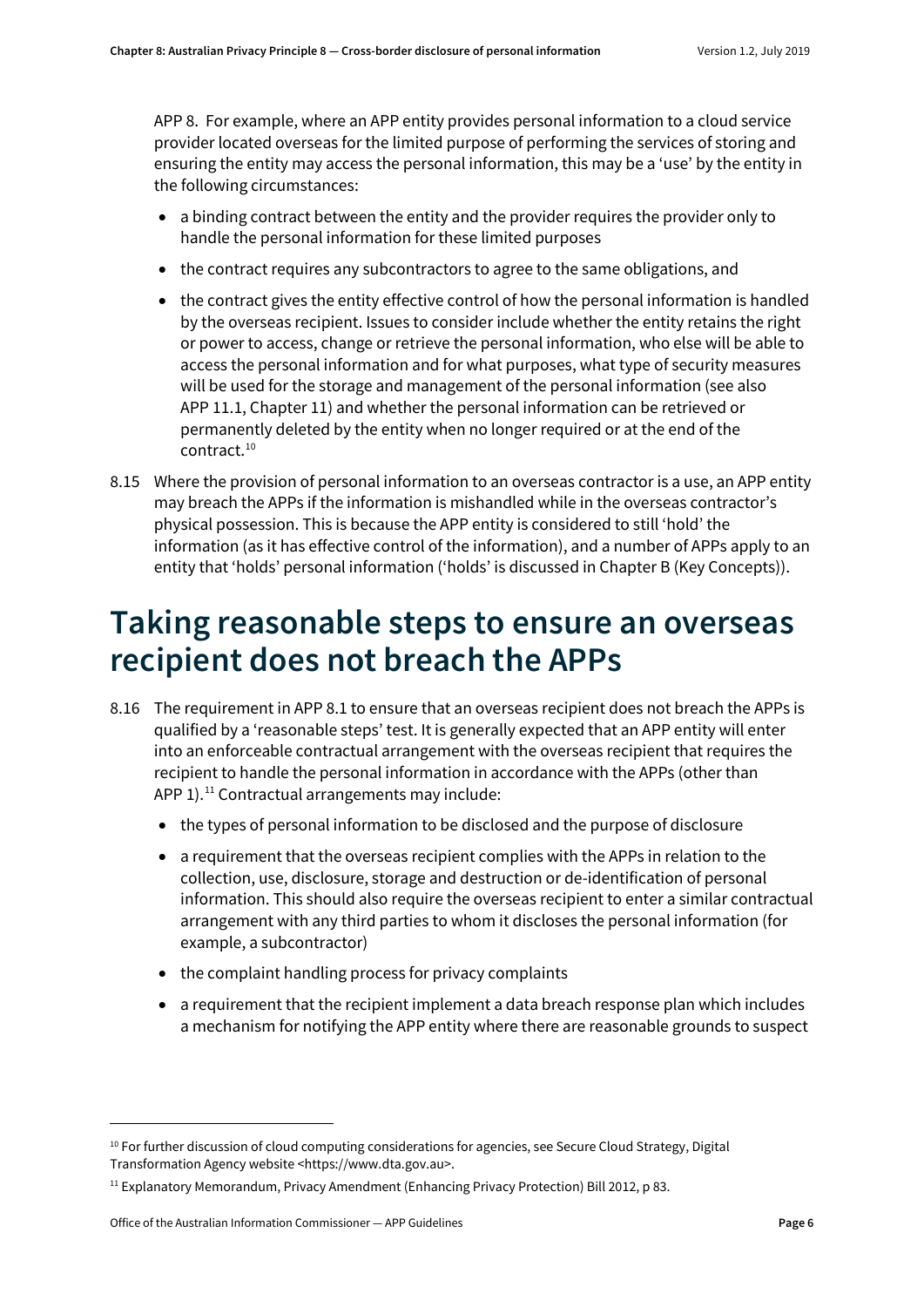a data breach and outlines appropriate remedial action (based on the type of personal information to be handled under the contract)<sup>[12](#page-6-2)</sup>

- 8.17 However, whether reasonable steps to ensure the overseas recipient does not breach the APPs requires a contract to be entered into, the terms of the contract, and the steps the APP entity takes to monitor compliance with any contract (such as auditing), will depend upon the circumstances that include:
	- the sensitivity of the personal information. More rigorous steps may be required if the information is 'sensitive information' (defined in s 6(1) and discussed in Chapter B (Key concepts)) or other personal information of a sensitive nature
	- the entity's relationship with the overseas recipient. More rigorous steps may be required if an entity discloses information to an overseas recipient to which it has not previously disclosed personal information
	- the possible adverse consequences for an individual if the information is mishandled by the overseas recipient. More rigorous steps may be required as the risk of adversity increases.
	- existing technical and operational safeguards implemented by the overseas recipient which will protect the privacy of the personal information — more rigorous steps may be required where the recipient has limited safeguards in place
	- the practicability, including time and cost involved. However, an entity is not excused from ensuring that an overseas recipient does not breach the APPs by reason only that it would be inconvenient, time-consuming or impose some cost to do so. Whether these factors make it unreasonable to take particular steps will depend on whether the burden is excessive in all the circumstances.
- <span id="page-6-3"></span>8.18 Where an agency discloses personal information to a recipient that is engaged as a contracted service provider, the agency must also comply with s 95B. Section 95B(1) provides that an agency must take contractual measures to ensure that a contracted service provider does not do an act, or engage in a practice, that would breach an APP if done by that agency. The contract must contain provisions to ensure that such an act or practice is not authorised by a subcontract (s 95B(3)). Contractual measures taken under s 95B will generally satisfy the requirement in APP 8.1.

# <span id="page-6-0"></span>**Disclosing personal information to an overseas recipient that is subject to a substantially similar law or binding scheme**

- <span id="page-6-1"></span>8.19 An APP entity may disclose personal information to an overseas recipient without complying with APP 8.1 where the entity reasonably believes that:
	- the overseas recipient is subject to a law, or binding scheme, that has the effect of protecting the information in a way that, overall, is at least substantially similar to the way the APPs protect the information, and

<span id="page-6-2"></span><sup>12</sup> See OAIC, Data Breach Preparation and Response, OAIC website <https://www.oaic.gov.au>.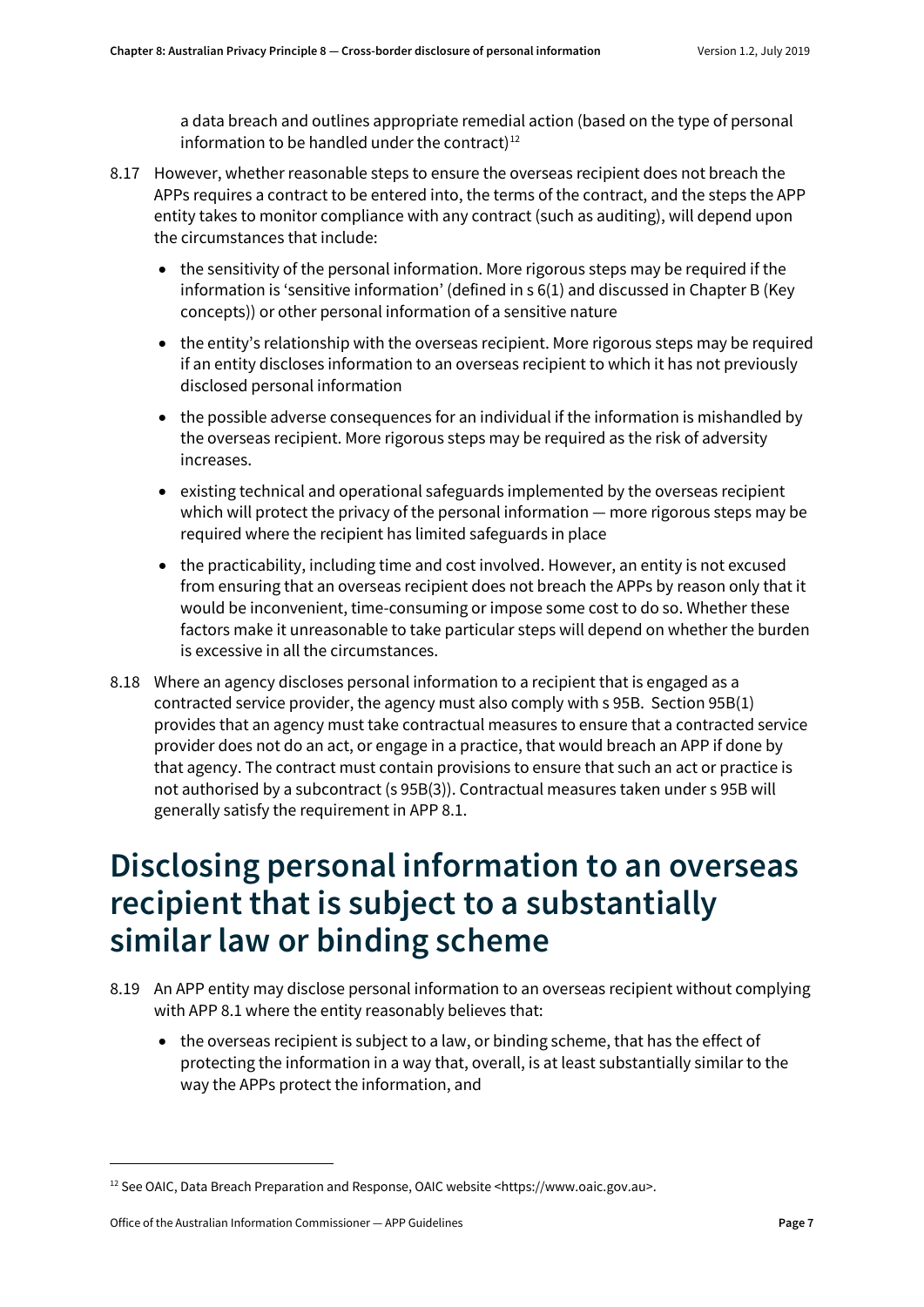• mechanisms can be accessed by the individual to enforce that protection of the law or binding scheme (APP 8.2(a))

#### <span id="page-7-0"></span>**Reasonable belief**

8.20 The term 'reasonably believe' is discussed in Chapter B (Key concepts). In summary, an APP entity must have a reasonable basis for its belief, and not merely a genuine or subjective belief. For example, this might be based on independent legal advice. It is the responsibility of an APP entity to be able to justify its reasonable belief.

#### <span id="page-7-1"></span>**Law or binding scheme**

- 8.21 An overseas recipient may be subject to a law or binding scheme, where, for example, it is:
	- bound by a privacy or data protection law that applies in the jurisdiction of the recipient
	- required to comply with another law that imposes obligations in relation to the handling of personal information, for example some taxation law includes provisions that expressly authorise and prohibit specified uses and disclosures, permit the retention of some data, require destruction after a certain period of time and under particular circumstances, and include a right of access to an individual's personal information
	- subject to an industry scheme or privacy code that is enforceable once entered into, irrespective of whether the recipient was obliged or volunteered to participate or subscribe to the scheme or code
	- subject to Binding Corporate Rules (BCRs). BCRs allow multinational corporations, international organisations and groups of companies to make intra-organisational transfers of personal information across borders in compliance with EU Data Protection law. [13](#page-7-3) BCRs typically form a stringent, intra-corporate global privacy policy that satisfies EU standards. The Article 29 Working Party issued several guidance documents on BCR content, acceptance criteria and submission process.[14](#page-7-4)
- 8.22 However, an overseas recipient may not be subject to a law or binding scheme where, for example:
	- the overseas recipient is exempt from complying, or is authorised not to comply, with part, or all of the privacy or data protection law in the jurisdiction
	- the recipient can opt out of the binding scheme without notice and without returning or destroying the personal information

### <span id="page-7-2"></span>**Substantially similar to**

**.** 

8.23 A substantially similar law or binding scheme would provide a comparable, or a higher level of privacy protection to that provided by the APPs. Each provision of the law or scheme is not required to correspond directly to an equivalent APP. Rather, the overall effect of the law or scheme is of central importance.

<span id="page-7-3"></span><sup>&</sup>lt;sup>13</sup> European Commission website <https://ec.europa.eu/info/law/law-topic/data-protection\_en>.

<span id="page-7-4"></span><sup>&</sup>lt;sup>14</sup> Available at European Commission website <https://ec.europa.eu/info/law/law-topic/data-protection\_en>. See in particular documents WP 133 (2007), WP 153 (2008), WP 154 (2008), WP 155 (2008).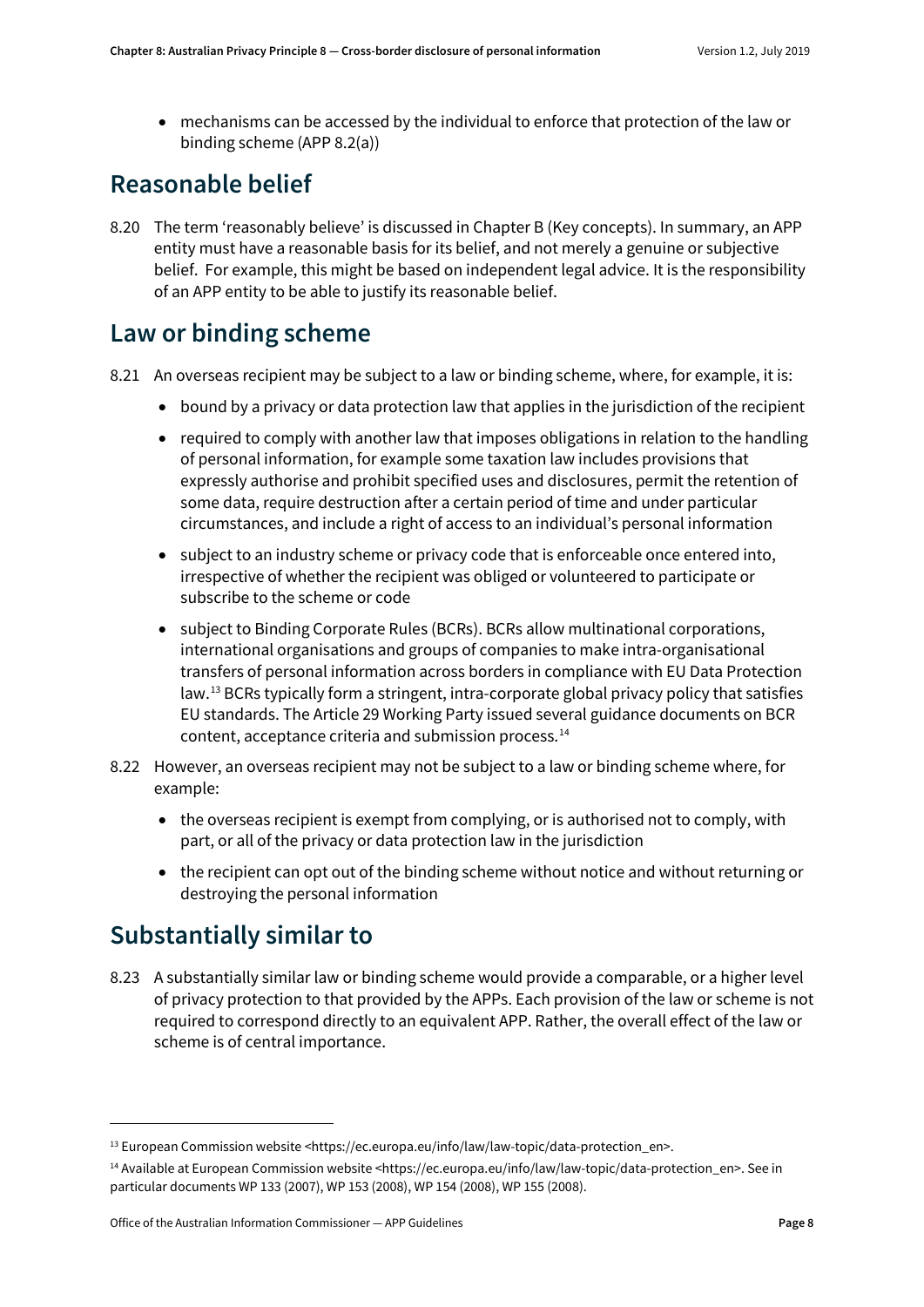- 8.24 Whether there is substantial similarity is a question of fact. Factors that may indicate that the overall effect is substantially similar, include:
	- the law or scheme includes a comparable definition of personal information that would apply to the personal information disclosed to the recipient
	- the law or scheme regulates the collection of personal information in a comparable way
	- the law or scheme requires the recipient to notify individuals about the collection of their personal information
	- the law or scheme requires the recipient to only use or disclose the personal information for authorised purposes
	- the law or scheme includes comparable data quality and data security standards
	- the law or scheme includes a right to access and seek correction of personal information

### <span id="page-8-0"></span>**Mechanisms to enforce privacy protections**

- 8.25 An enforcement mechanism should meet two key requirements: it should be accessible to the individual and it should have effective powers to enforce the privacy or data protections in the law or binding scheme. A range of mechanisms may satisfy those requirements, ranging from a regulatory body similar to the Office of the Australian Information Commissioner (the OAIC), to an accredited dispute resolution scheme, an independent tribunal or a court with judicial functions and powers. Factors that may be relevant in deciding whether there is an accessible and effective enforcement mechanism include whether the mechanism:
	- is independent of the overseas recipient that is required by the law or binding scheme to comply with the privacy or data protections
	- has authority to consider a breach of any of the privacy or data protections in the law or binding scheme
	- is accessible to an individual, for example, the existence of the scheme is publicly known, and can be accessed by individuals directly and without payment of any unreasonable charge
	- has the power to make a finding that the overseas recipient is in breach of the law or binding scheme and to provide a remedy to the individual
	- is required to operate according to principles of procedural fairness
- 8.26 The mechanism may be a single mechanism or a combination of mechanisms. It may be established by the law or binding scheme that contains the privacy or data protections, or by another law or binding scheme. Alternatively, the mechanism may take effect through the operation of cross-border enforcement arrangements between the OAIC and an appropriate regulatory authority in the foreign jurisdiction[.15](#page-8-1)

<span id="page-8-1"></span><sup>15</sup> Explanatory Memorandum, Privacy Amendment (Enhancing Privacy Protection) Bill 2012, p 83.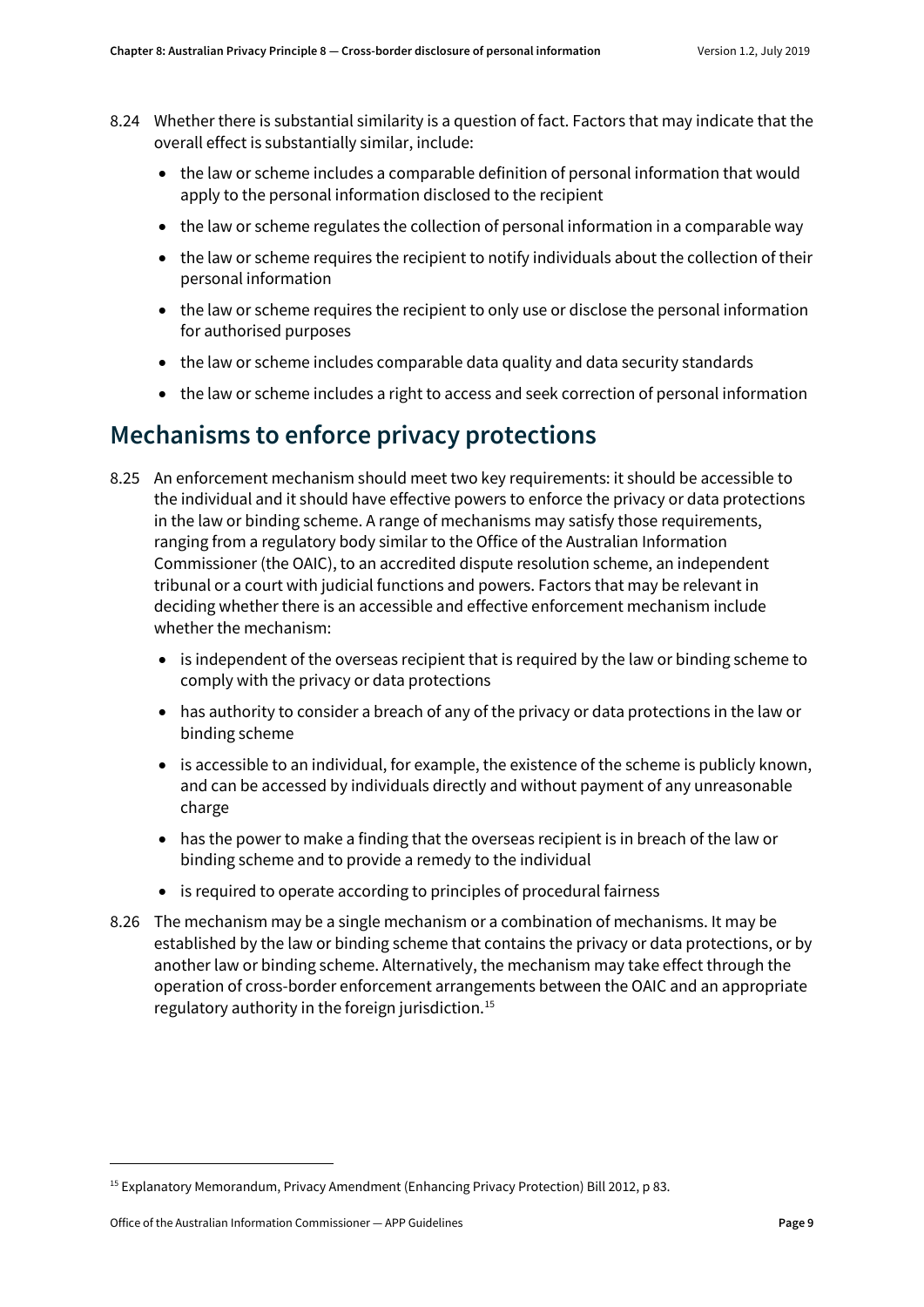# <span id="page-9-0"></span>**Disclosing personal information to an overseas recipient with the individual's consent after the individual is expressly informed**

- 8.27 An APP entity may disclose personal information to an overseas recipient without complying with APP 8.1 where:
	- the APP entity expressly informs the individual that if they consent to the disclosure, this principle will not apply, and
	- the individual then consents to the disclosure (APP 8.2(b))

### <span id="page-9-1"></span>**Expressly inform**

- 8.28 An APP entity should provide the individual with a clear written or oral statement explaining the potential consequences of providing consent. At a minimum, this statement should explain that if the individual consents to the disclosure and the overseas recipient handles the personal information in breach of the APPs:
	- the entity will not be accountable under the Privacy Act
	- the individual will not be able to seek redress under the Privacy Act
- 8.29 The statement should also:
	- be made at the time consent is sought
	- not rely on assumed prior knowledge of the individual
- 8.30 The statement could also explain any other practical effects or risks associated with the disclosure that the APP entity is aware of, or would be reasonably expected to be aware of. These may include that:
	- the overseas recipient may not be subject to any privacy obligations or to any principles similar to the APPs
	- the individual may not be able to seek redress in the overseas jurisdiction
	- the overseas recipient is subject to a foreign law that could compel the disclosure of personal information to a third party, such as an overseas authority

#### <span id="page-9-2"></span>**Consent**

- 8.31 Consent is defined in s 6(1) as 'express consent or implied consent', and is discussed in more detail in Chapter B (Key concepts). The four key elements of consent are:
	- the individual is adequately informed before giving consent (in this case 'expressly informed')
	- the individual gives consent voluntarily
	- the consent is current and specific, and
	- the individual has the capacity to understand and communicate their consent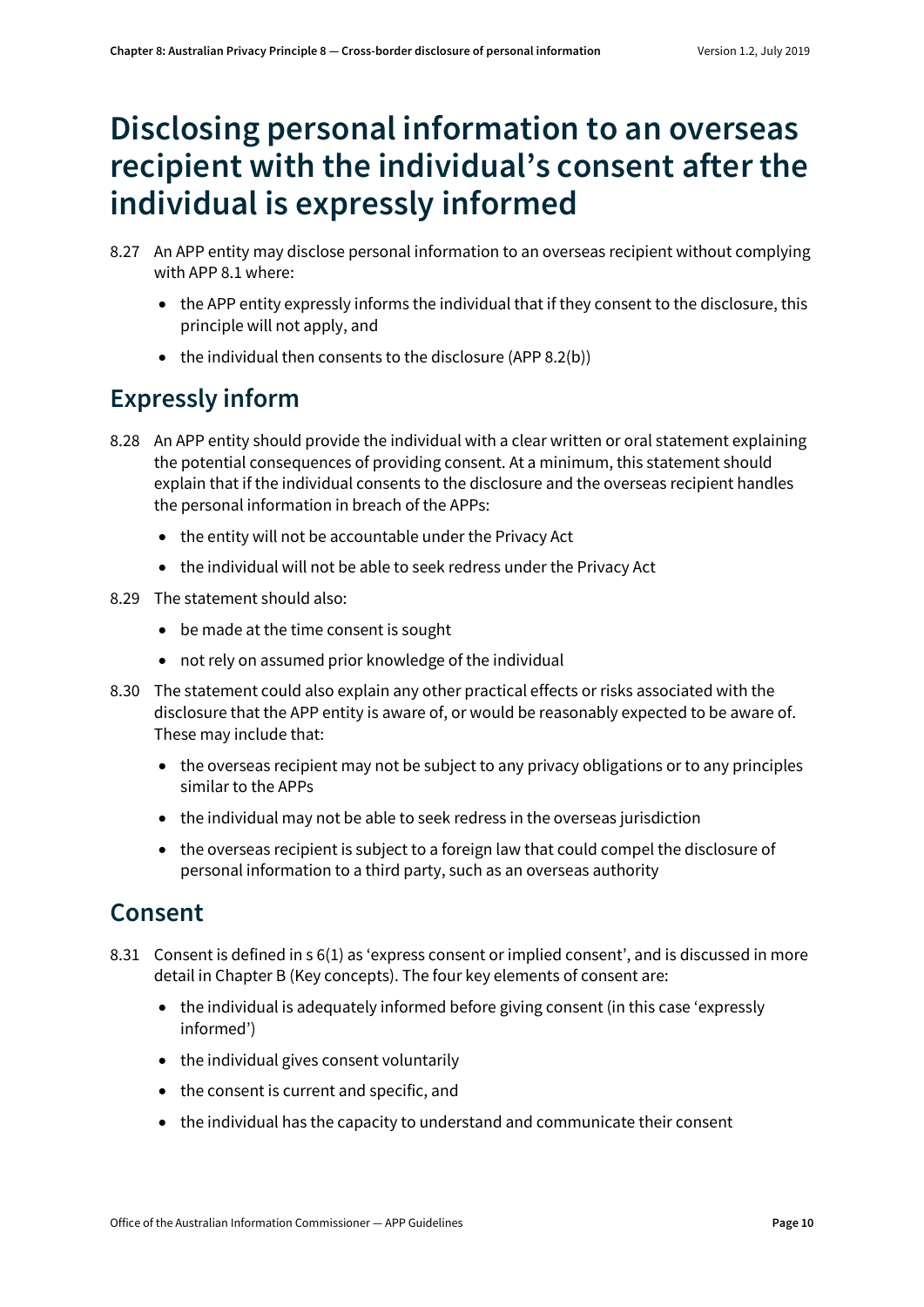- 8.32 An APP entity does not need to obtain consent before every proposed cross-border disclosure.<sup>[16](#page-10-2)</sup> It may obtain an individual's consent to disclose a particular kind of personal information to the same overseas recipient for the same purpose on multiple occasions, providing it has expressly informed the individual of the potential consequences of providing that consent. In doing this, the entity should not seek a broader consent than is necessary for its purposes, for example, consent for undefined future uses, or consent to all legitimate uses or disclosures.
- 8.33 If an individual withdraws their consent, the APP entity must no longer rely on the original consent when dealing with the individual's personal information.

# <span id="page-10-0"></span>**Disclosing personal information to an overseas recipient as required or authorised by law**

- 8.34 An APP entity may disclose personal information to an overseas recipient without complying with APP 8.1 where the disclosure is 'required or authorised by or under an Australian law or a court/tribunal order' (APP 8.2(c)). An APP entity cannot rely on a requirement or authorisation in an overseas jurisdiction (see paragraph[s 8.60](#page-14-2)[–8.64](#page-15-0) below). The meaning of 'required or authorised by or under an Australian law or a court/tribunal order' is discussed in Chapter B (Key concepts).
- 8.35 The following are examples of where a law or order may require or authorise disclosure of personal information to an overseas recipient:
	- an APP entity disclosing personal information to the government of a foreign country under the Anti-Money Laundering and Counter-Terrorism Financing Act 2006 (Cth)
	- an agency disclosing personal information to an overseas recipient under the Australian Federal Police Act 1979 (Cth) or the Mutual Assistance in Criminal Matters Act 1987 (Cth)
- 8.36 An agency that intends to rely on this exception could consider establishing administrative arrangements, memorandums of understanding or protocols with the overseas recipient that set out mutually agreed standards for the handling of personal information that provide privacy protections comparable to the APPs (see discussion of contractual measures in paragraphs [8.16](#page-5-4)[–8.18](#page-6-3) above).

### <span id="page-10-1"></span>**Disclosing personal information to an overseas recipient where a permitted general situation exists**

8.37 The cross-border principle will not apply if a permitted general situation exists for that disclosure (APP 8.2(d)). Section 16A lists five permitted general situations that may exist for a cross border disclosure. These situations are set out below, and are discussed in more detail in Chapter C (Permitted general situations) (including the meaning of relevant terms).

<span id="page-10-2"></span><sup>16</sup> Explanatory Memorandum, Privacy Amendment (Enhancing Privacy Protection) Bill 2012, p 84.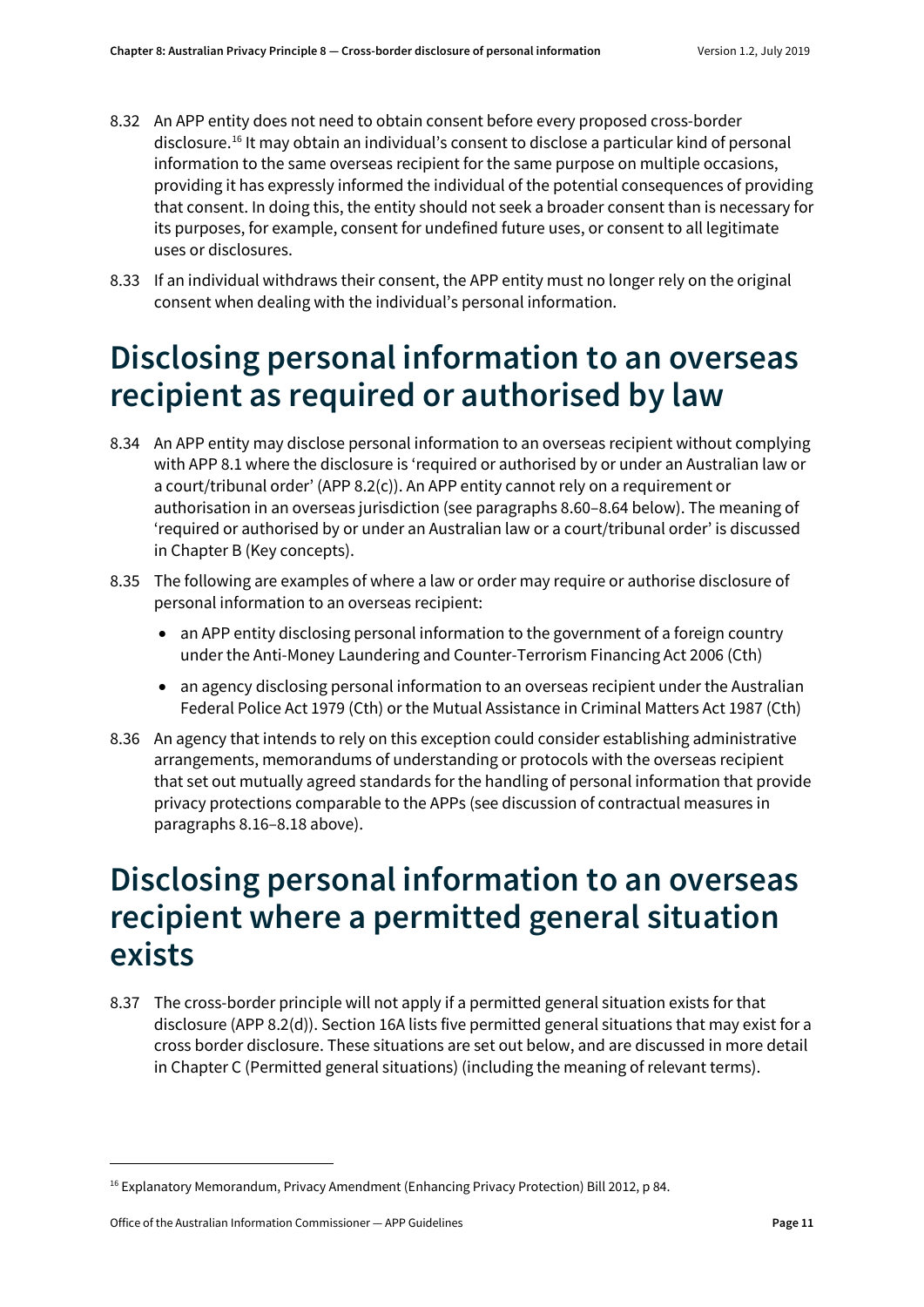### <span id="page-11-0"></span>**Lessening or preventing a serious threat to life, health or safety**

- 8.38 An APP entity may disclose personal information to an overseas recipient without complying with APP 8.1 where:
	- it is unreasonable or impracticable to obtain the individual's consent to the disclosure, and
	- the entity reasonably believes the disclosure is necessary to lessen or prevent a serious threat to the life, health or safety of any individual, or to public health or safety (s 16A(1), Item 1)
- 8.39 For example, this permitted general situation might apply where an APP entity discloses the personal information of an individual to a foreign authority, based on a reasonable belief that this disclosure will lessen a serious threat to the health or safety of that individual's children, but seeking the individual's consent may increase the threat.

### <span id="page-11-1"></span>**Taking appropriate action in relation to suspected unlawful activity or serious misconduct**

- 8.40 An APP entity may disclose personal information to an overseas recipient without complying with APP 8.1 where the entity:
	- has reason to suspect that unlawful activity, or misconduct of a serious nature, that relates to the entity's functions or activities has been, is being or may be engaged in, and
	- reasonably believes that the cross-border disclosure is necessary for the entity to take appropriate action in relation to the matter (s 16A(1), Item 2)
- 8.41 For example, this permitted general situation may apply where an APP entity that is a global organisation has reason to suspect that an individual is engaging in transnational fraud affecting the entity's activities, and the entity reasonably believes that disclosing personal information to an overseas authority is necessary to take appropriate action.

### <span id="page-11-2"></span>**Locating a person reported as missing**

- 8.42 An APP entity may disclose personal information to an overseas recipient without complying with APP 8.1 where:
	- the entity reasonably believes that the disclosure is reasonably necessary to assist any APP entity, body or person to locate a person who has been reported as missing, and
	- the disclosure complies with rules made by the Information Commissioner under s 16A(2) (s 16A(1), Item 3)

### <span id="page-11-3"></span>**Necessary for a diplomatic or consular function or activity**

8.43 An agency may disclose personal information to an overseas recipient without complying with APP 8.1 where the agency reasonably believes that the disclosure is necessary for the agency's diplomatic or consular functions or activities (s 16A(1), Item 6). The permitted general situation applies only to agencies, and not to organisations.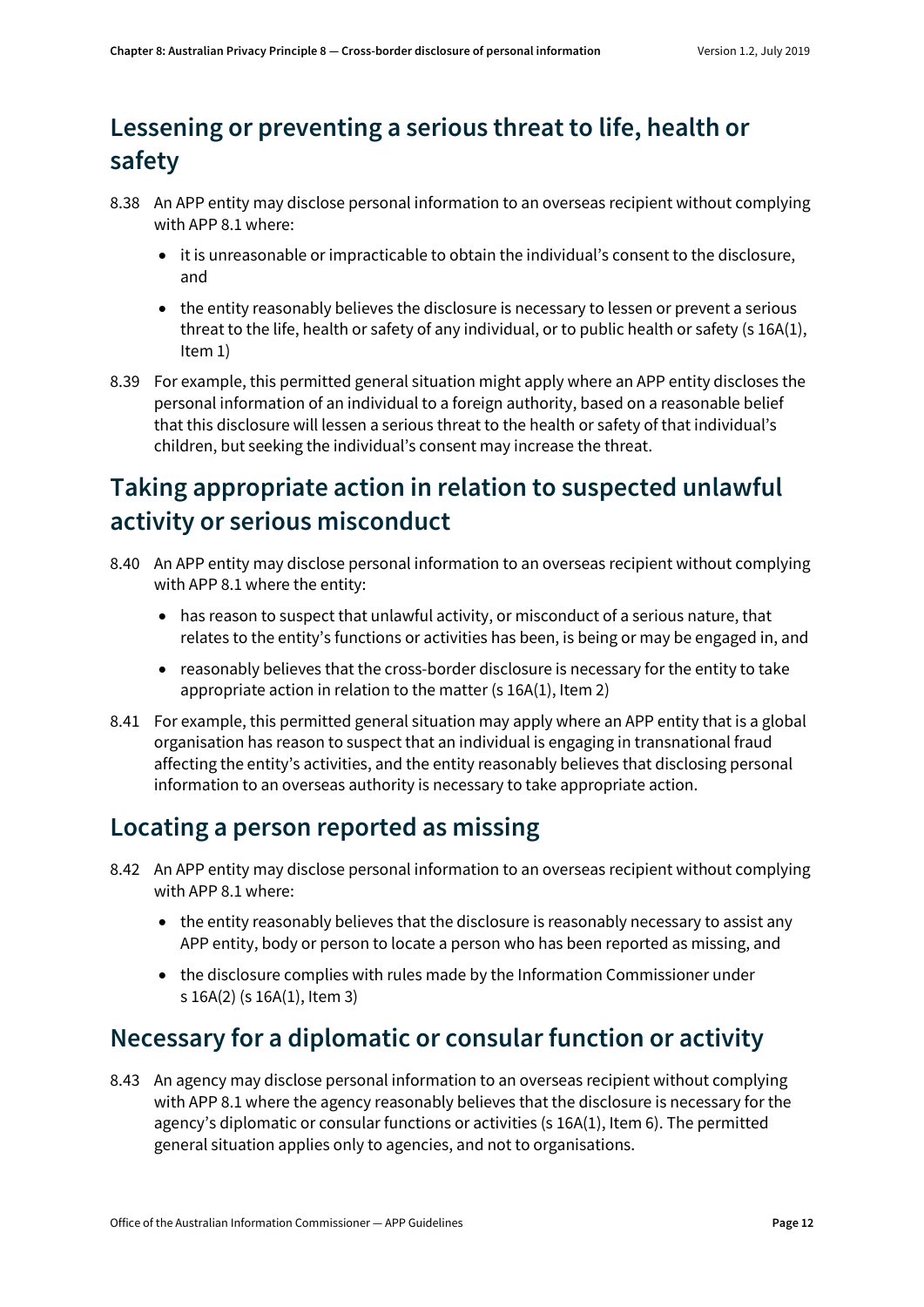8.44 For example, this permitted general situation may apply where an agency discloses personal information to an overseas recipient to assist an Australian citizen who is in distress overseas, such as where an Australian individual is detained or is the victim of crime, where assistance is required with repatriation in the case of death or serious illness, or to provide assistance in response to a crisis or emergency overseas.

### <span id="page-12-0"></span>**Necessary for certain Defence Force activities outside Australia**

- 8.45 The Defence Force (as defined in s 6(1)) may disclose personal information to an overseas recipient without complying with APP 8.1 where it reasonably believes that the disclosure is necessary for a warlike operation, peacekeeping, civil aid, humanitarian assistance, a medical emergency, a civil emergency or disaster relief occurring outside Australia and the external Territories (s 16A(1), Item 7).
- 8.46 For example, this permitted general situation might apply where, in the immediate aftermath of a natural or man-made disaster outside Australia, the Defence Force discloses an individual's personal information to an overseas recipient in order to assist in the provision of proper medical care to that individual.

# <span id="page-12-1"></span>**Disclosing personal information to an overseas recipient as required or authorised under an international agreement relating to information sharing**

- 8.47 An agency may disclose personal information to an overseas recipient without complying with APP 8.1 where the disclosure is 'required or authorised by or under an international agreement relating to information sharing to which Australia is a party' (APP 8.2(e)). This exception does not apply to organisations.
- 8.48 The term 'international agreement' is not defined in the Privacy Act. This guideline clarifies that the term includes documents binding at international law (for example, treaties and conventions), as well as other formal written documents not binding at international law (for example, a memorandum of understanding or an official exchange of letters<sup>[17](#page-12-2)</sup>) that provide for information sharing between an agency and an overseas recipient. This exception applies only to such documents where the parties are Australia and one or more foreign states, although the overseas recipient of shared information may be a non-state entity.
- 8.49 Information sharing may not be the only or the primary subject of the agreement, so long as the agreement makes provision for 'information sharing'. Additionally, the disclosure of personal information to the overseas recipient must be 'required or authorised' by or under the agreement.
- 8.50 To meet those requirements, the agreement should make specific arrangements for disclosure of information to an overseas recipient, including identifying the agency and the overseas recipient, the categories of personal information that may be disclosed to the recipient under the agreement and the circumstances in which or the purposes for which the

<span id="page-12-2"></span><sup>&</sup>lt;sup>17</sup> Explanatory Memorandum, Privacy Amendment (Enhancing Privacy Protection) Bill 2012, p 84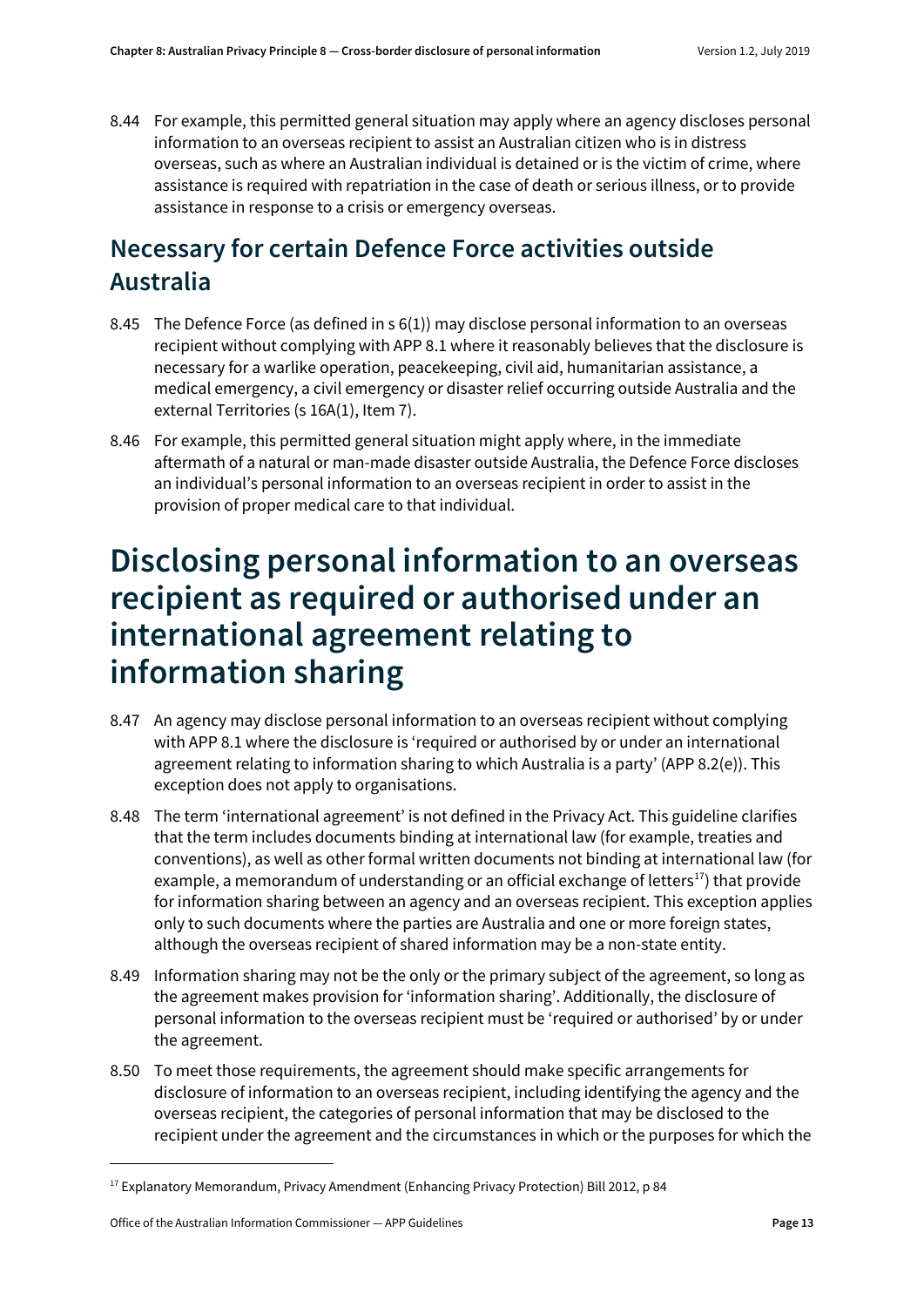information will be disclosed. This exception is unlikely to apply to an agreement that contains only a general commitment by the parties to facilitate, or remove obstacles to, the disclosure or exchange of information (the terms 'required' and 'authorised' are discussed in more detail in Chapter B (Key concepts)).

8.51 The agreement could also include provisions dealing with the responsibility of the parties to ensure adequate protection of the personal information that is disclosed according to standards comparable to those in the APPs, and the procedure to be followed to ensure that obligations or undertakings imposed by the agreement are met. The discussion of contractual measures in paragraphs 8.16–8.18 above lists other matters that could be considered for inclusion the agreement.

### <span id="page-13-0"></span>**Disclosing personal information to an overseas recipient for an enforcement related activity**

- 8.52 An agency may disclose personal information to an overseas recipient without complying with APP 8.1 where both of the following apply:
	- the agency reasonably believes that the disclosure is reasonably necessary for one or more enforcement related activities conducted by, or on behalf of, an enforcement body, and
	- the recipient is a body that performs functions, or exercises powers, that are similar to those performed or exercised by an enforcement body (APP 8.2(f))
- 8.53 This exception is intended to enable an agency that is an enforcement body to cooperate with international counterparts for enforcement related activities.
- 8.54 'Enforcement body' is defined in s 6(1) as a list of specific bodies and is discussed in Chapter B (Key concepts). The list includes Commonwealth, State and Territory bodies that are responsible for policing, criminal investigations, and administering laws to protect the public revenue or to impose penalties or sanctions. Examples of Commonwealth enforcement bodies are the Australian Federal Police, Australian Crime Commission,<sup>[18](#page-13-2)</sup> the Integrity Commissioner,<sup>[19](#page-13-3)</sup> the Immigration Department,<sup>20</sup> Australian Prudential Regulation Authority, Australian Securities and Investments Commission and AUSTRAC.
- <span id="page-13-1"></span>8.55 'Enforcement related activities' is defined in s 6(1) and discussed in Chapter B (Key concepts). For further discussion of a similar exception in APP 6.2(e), see Chapter 6 (APP 6).

 $\overline{a}$ 

<span id="page-13-2"></span><sup>&</sup>lt;sup>18</sup> In July 2016, the former Australian Crime Commission and CrimTrac were merged to form the Australian Criminal Intelligence Commission.

<span id="page-13-3"></span><sup>&</sup>lt;sup>19</sup> 'Integrity Commissioner' is defined in s  $6(1)$  as having the same meaning as in the Law Enforcement Integrity Commissioner Act 2006.

<span id="page-13-4"></span> $20$  'Immigration Department' is defined in s 6(1) as the Department administered by the Minister administering the Migration Act 1958. This is now the Department of Home Affairs.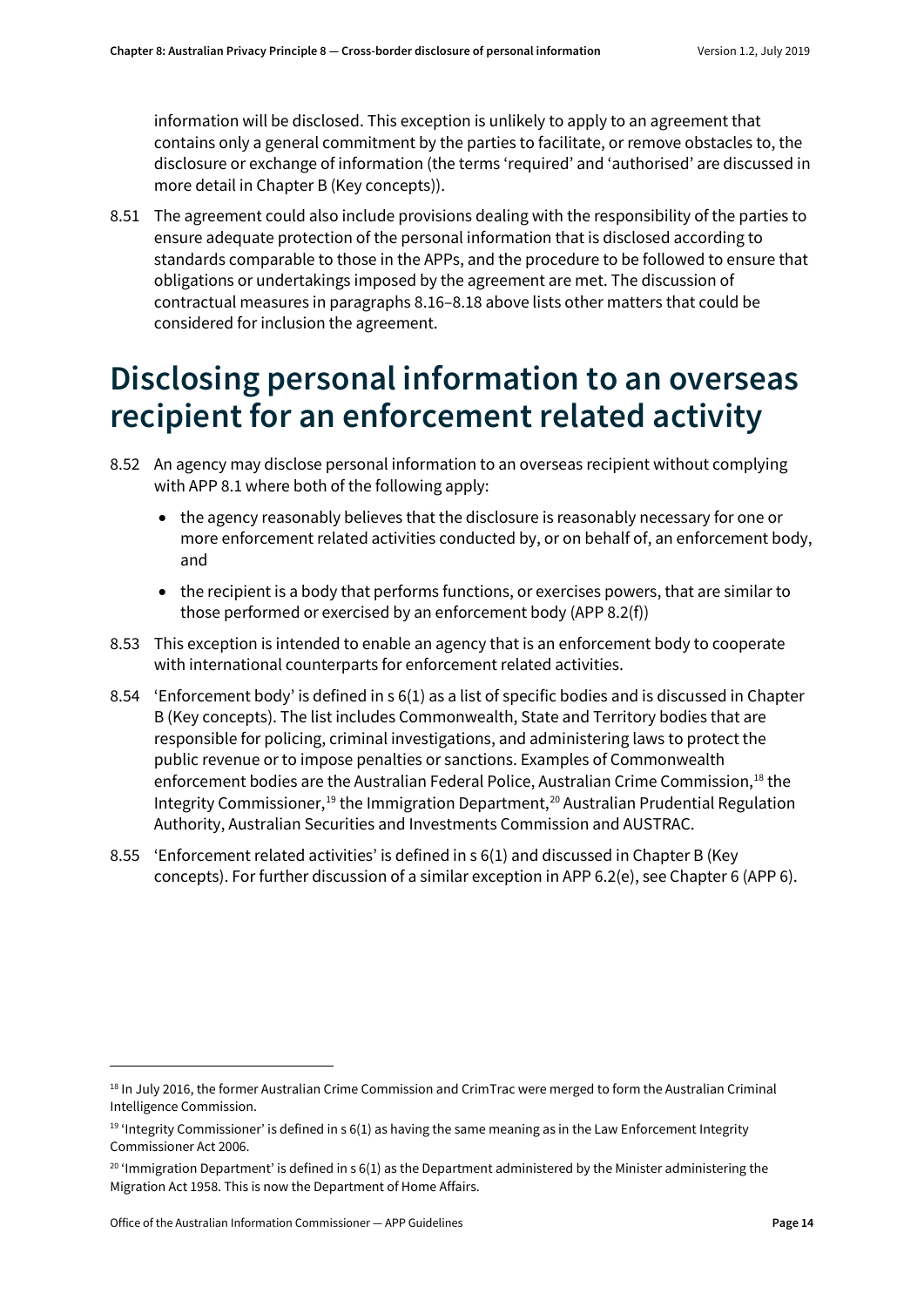### <span id="page-14-0"></span>**When is an APP entity accountable for personal information that it discloses to an overseas recipient?**

- 8.56 An APP entity that discloses personal information to an overseas recipient is accountable, in certain circumstances, for an act or practice of the overseas recipient in relation to the information that would breach the APPs (s 16C(1)). Accountable means that the act or practice is taken to have been done by the APP entity and to be a breach of the APPs by that entity (s 16C(2)).
- 8.57 This accountability provision applies where:
	- APP 8.1 applies to the disclosure. That is, none of the exceptions in APP 8.2 apply to the disclosure
	- the APPs do not apply to the overseas recipient in relation to the personal information (for more information about when the APPs will apply see Chapter A (Introductory matters)), and
	- an act or practice by the overseas recipient would breach the APPs (other than APP 1) if they had applied  $(s 16C(1))$
- 8.58 Under the accountability provision, an APP entity may be liable for the acts or practices of the overseas recipient (and the individual will have a means of redress) even where:
	- the entity has taken reasonable steps to ensure the overseas recipient complies with the APPs (see APP 8.1) and the overseas recipient subsequently does an act or practice that would breach the APPs
	- the overseas recipient discloses the individual's personal information to a subcontractor and the subcontractor breaches the  $APPs<sup>21</sup>$  $APPs<sup>21</sup>$  $APPs<sup>21</sup>$
	- the overseas recipient inadvertently breaches the APPs in relation to the information
- 8.59 However, an APP entity will not be accountable where, for example, it discloses personal information to an overseas recipient under an exception in APP 8.2 (see paragraphs [8.19–](#page-6-1) [8.55](#page-13-1) above), or where personal information is disclosed to an overseas recipient with an 'Australian link'. A recipient that has an 'Australian link' will be covered by the Privacy Act. 'Australian link' is defined in s 5B(2) and discussed in more detail in Chapter B (Key concepts).

#### <span id="page-14-1"></span>**Overseas acts or practices required by a foreign law**

- <span id="page-14-2"></span>8.60 Section 6A(4) provides that an act or practice required by an applicable law of a foreign country will not breach the APPs if it is done, or engaged in, outside Australia and the external Territories. The meaning of 'required' by a law is discussed in Chapter B (Key concepts).
- 8.61 The effect of this provision is that where an overseas recipient of personal information does an act or practice that is required by an applicable foreign law, this will not breach the APPs.

<span id="page-14-3"></span><sup>&</sup>lt;sup>21</sup> Explanatory Memorandum, Privacy Amendment (Enhancing Privacy Protection) Bill 2012, p 84.